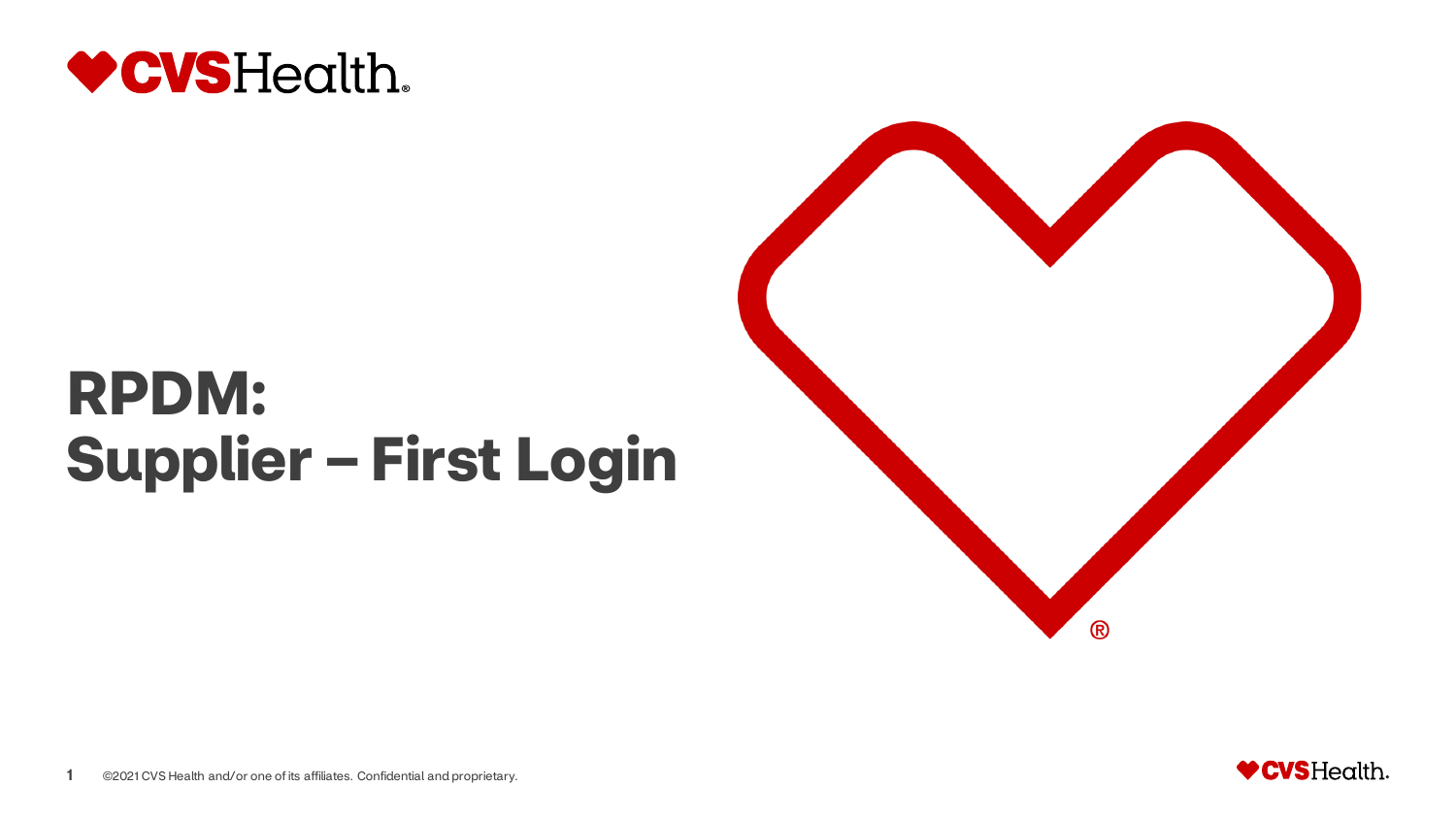### **Contents**

- Password change
- One-time agent verification

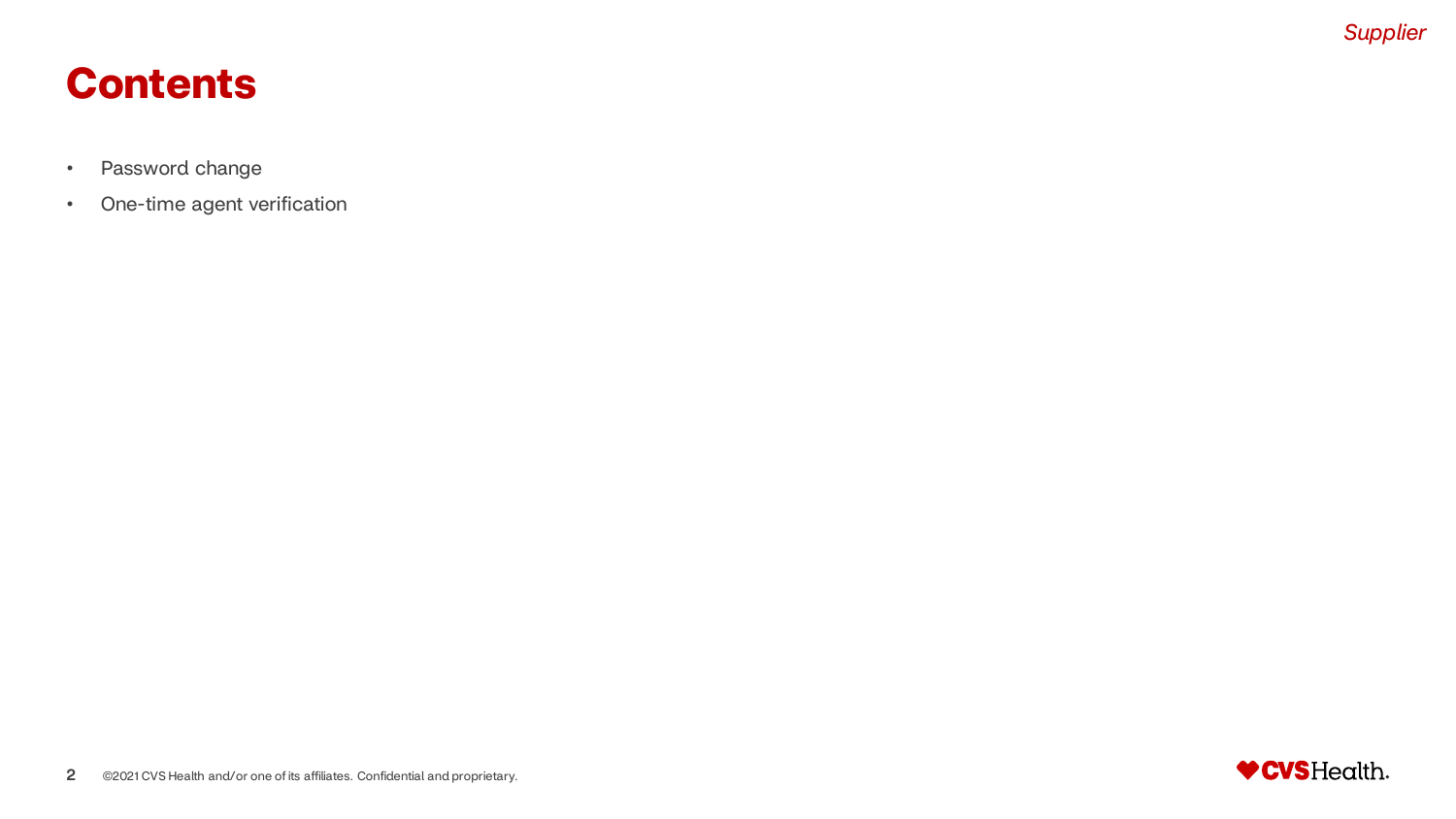### **New User Email**

#### **Username**

From: CVSHealth@cloudmail.stibo.com <CVSHealth@cloudmail.stibo.com> **5** Subject: [EXTERNAL] CVS Health - Supplier registration credentials

\*\*\*\* External Email - Use Caution \*\*\*\*

Hi Test Supplier,

We have created a new user in our Stibo system. Below are the details

Username: TSUPPLIER

Note: We recommend that you change your password after your first login.

URL Details https://cvs-production.scloud.stibo.com/webui/WEBUI CVSSupplierPortal \*Requires Google Chrome (Preferred), Microsoft Edge or Mozilla Firefox browser

Thanks, **CVS** Team

 $|***$ Important: This is a system-generated notification.Please do not reply this email.

#### **Description / Steps**

*When a new User has been created, two separate system generated emails are sent from [CVSHealth@cloudmail.Stibo.com](mailto:CVSHealth@cloudmail.Stibo.com) –*

- *1. Email containing Username*
- *2. Email containing Temporary Password and One-time Verification Token (shown on the next slide)*

*Both emails will contain the URL for Stibo*

#### **Tips**

*Confirmation of Username creation will be sent from [MDM\\_Stibo@cvshealth.com](mailto:MDM_Stibo@cvshealth.com)*

*Upon receipt of the confirmation email, but no email with the username, ensure to check your inbox for quarantined/blocked emails and permit emails from [CVSHealth@cloudmail.Stibo.com](mailto:CVSHealth@cloudmail.Stibo.com)*

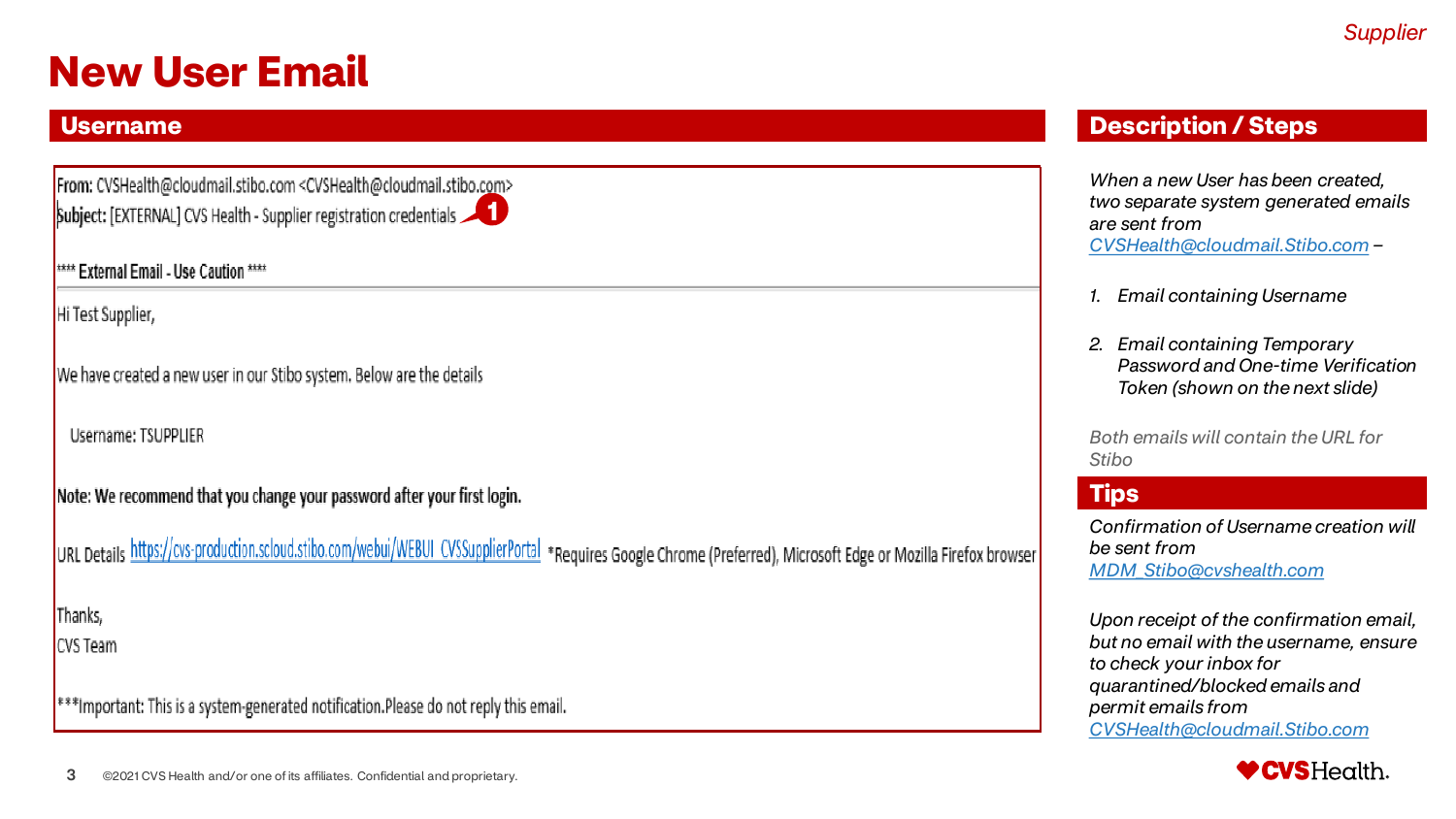### **New User Email**

| <b>Temporary Password and One-time verification Token</b>                                                                                                            |  |
|----------------------------------------------------------------------------------------------------------------------------------------------------------------------|--|
| From: CVSHealth@cloudmail.stibo.com <cvshealth@cloudmail.stibo.com><br/>Subject: [EXTERNAL] CVS Health - Supplier verification token</cvshealth@cloudmail.stibo.com> |  |
| **** External Email - Use Caution ****                                                                                                                               |  |
| Hi Test Supplier,                                                                                                                                                    |  |

We have created a new user in our Stibo system. Below are the password and one time verification token details

Password: A&2UZkv1kDd

One Time Verification Token: 205990813

Note: We recommend that you change your password after your first login.

URL Details https://cvs-production.scloud.stibo.com/webui/WEBUI CVSSupplierPortal \*\*Requires Google Chrome (Preferred), Microsoft Edge or Mozilla Firefox browser

Thanks,

**CVS** Team

\*\*\*Important: This is a system-generated notification.Please do not reply this email.

#### **Description / Steps**

*When a new User has been created, an email will be sent with the Username and URL*

- *Ensure to change your password on first login and complete One-time verification*
- *Supplier data will not be accessible until One-time verification has been completed*
- *One-time verification token should be typed in to avoid extra spaces being copied in if copied and pasted directly from email*

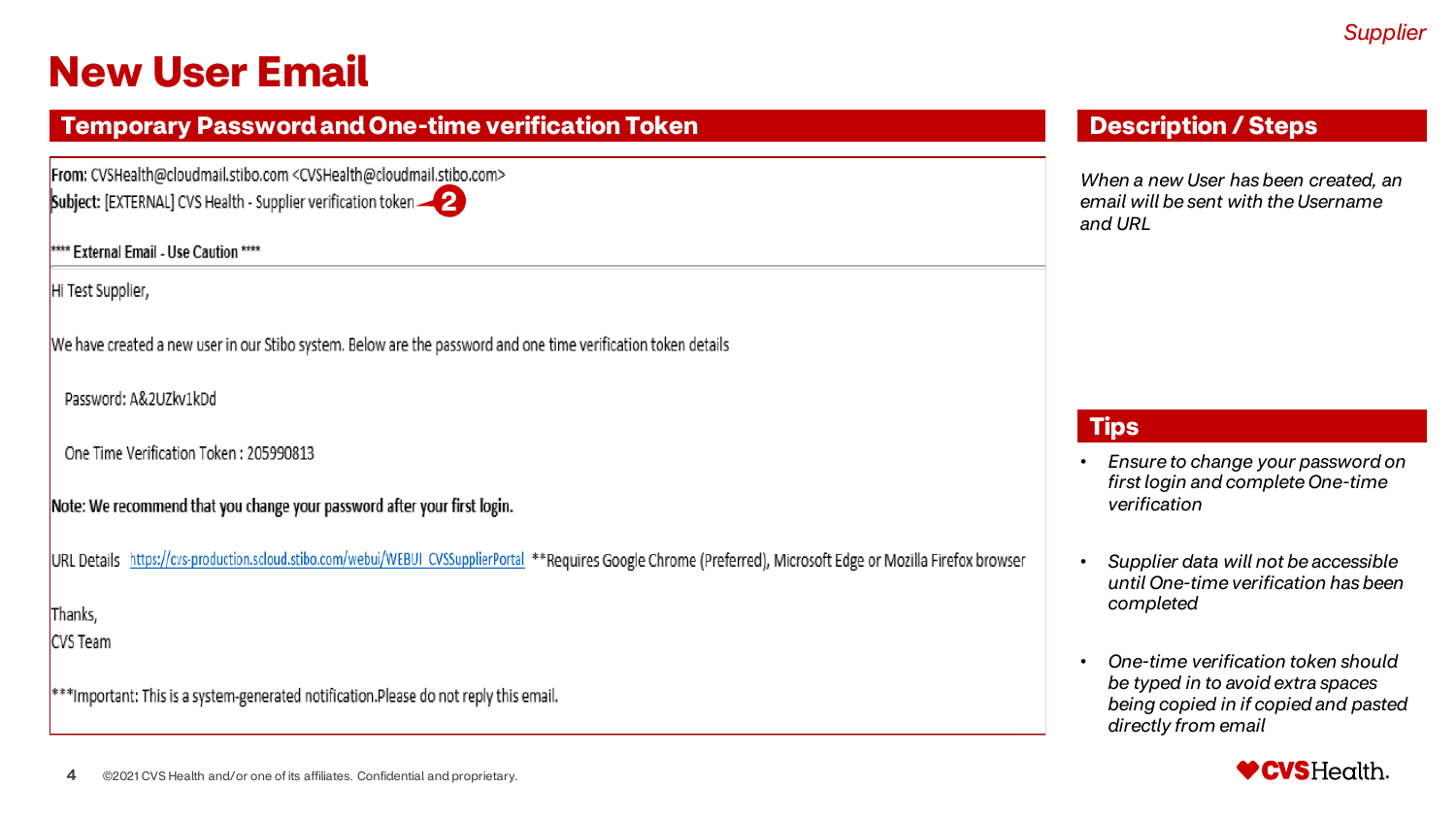#### **User Login with temporary password**



#### **Description / Steps**

- *1. Enter URL for Stibo*
- *2. Enter Username from email*
- *3. Enter temporary password from email*
- *4. Click 'Log-in'*

#### **Tips**

*Do not save the temporary password in Google/browser password manager pop-up.*

*Next pages will provide direction on changing your temporary password.*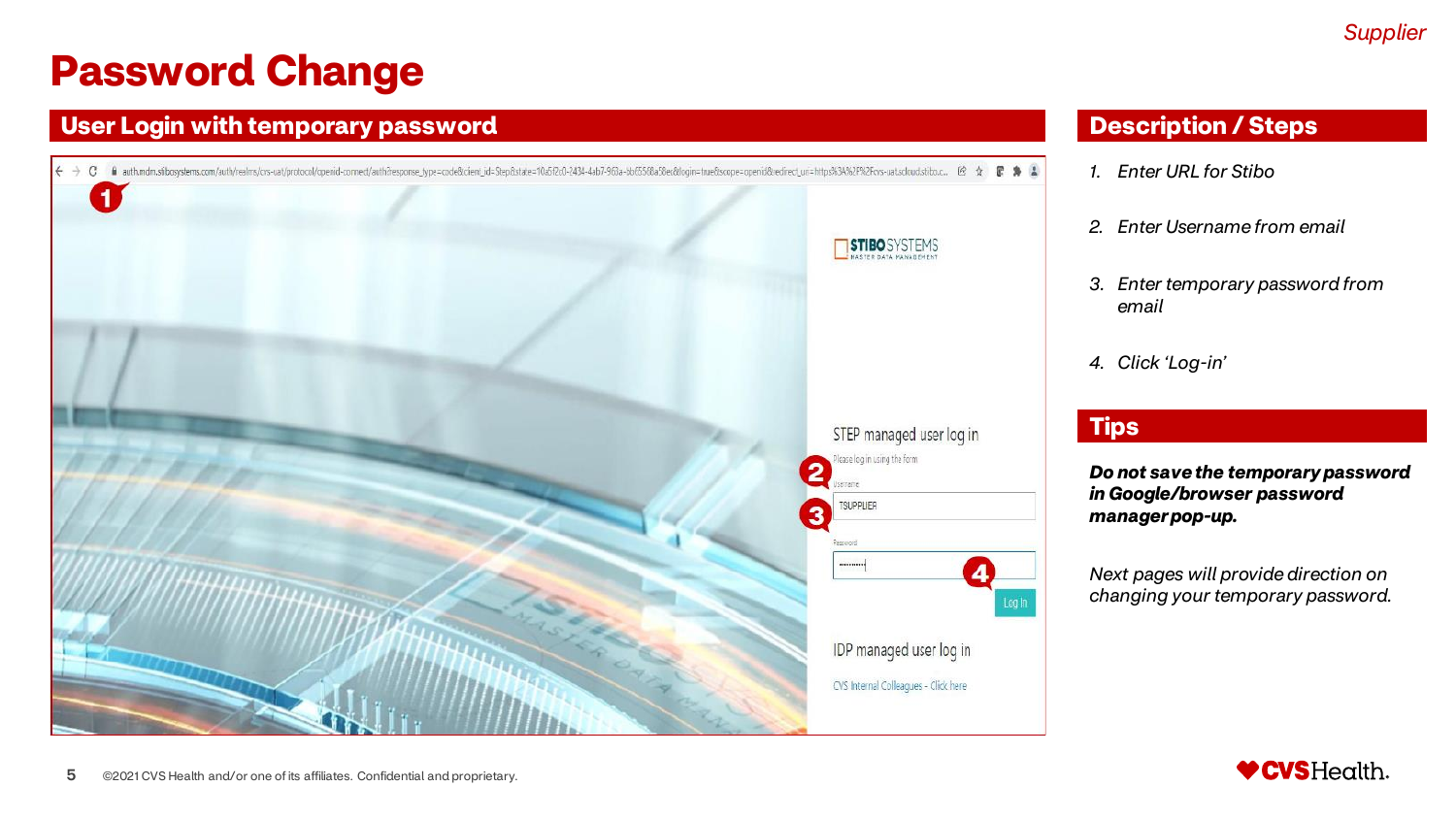#### **Click one time agent verification link**

#### Welcome to the STEP Web UI

| Links                                                                                        | New Supplier Onboarding                                     | New Agent Onboarding   | Supplier Maintenance        | Clarification Workflow      |
|----------------------------------------------------------------------------------------------|-------------------------------------------------------------|------------------------|-----------------------------|-----------------------------|
| Supplier self onboarding process<br>quidelines<br>Link to CVSSupplier.com<br>Advanced Search | One Time Agent Verific<br>Supplier Self OnBoarding<br>Total | Ine time Agent Venfica | 옰<br>Maintain Supplier Data | $\mathbf{r}$<br>오<br>Review |

#### Welcome to the STEP Web UI

| Links                                                                                         | New Supplier Onboarding                                                  | New Agent Onboarding<br>2 | Supplier Maintenance                | Clarification Workflow | Manage Your Account                  |
|-----------------------------------------------------------------------------------------------|--------------------------------------------------------------------------|---------------------------|-------------------------------------|------------------------|--------------------------------------|
| Supplier self onboarding process<br>guidelines<br>Link to CVSSuppliers.com<br>Advanced Search | $-2$<br>One Time Agent Ventic<br>90<br>Supplier Self OnBoarding<br>Total | One time Agent Verifica   | 20<br>Maintain Supplier Data<br>101 | $-20$<br>Review<br>O.  | Logged in:<br>User Details<br>Logout |

#### **Description / Steps**

*One Time Agent Verification link will be enabled in one of two places -*

*1. New Supplier Onboarding – click One Time Agent Verification*

#### *OR*

Supplier-17908912 · Test Supplier · English US · Main (

*2. New Agent Onboarding – click One Time Agent Verification*

- *New Supplier Onboarding – is initiated thru CM Invite*
- *New Agent Onboarding – New user Id created by MDM Stibo Team*

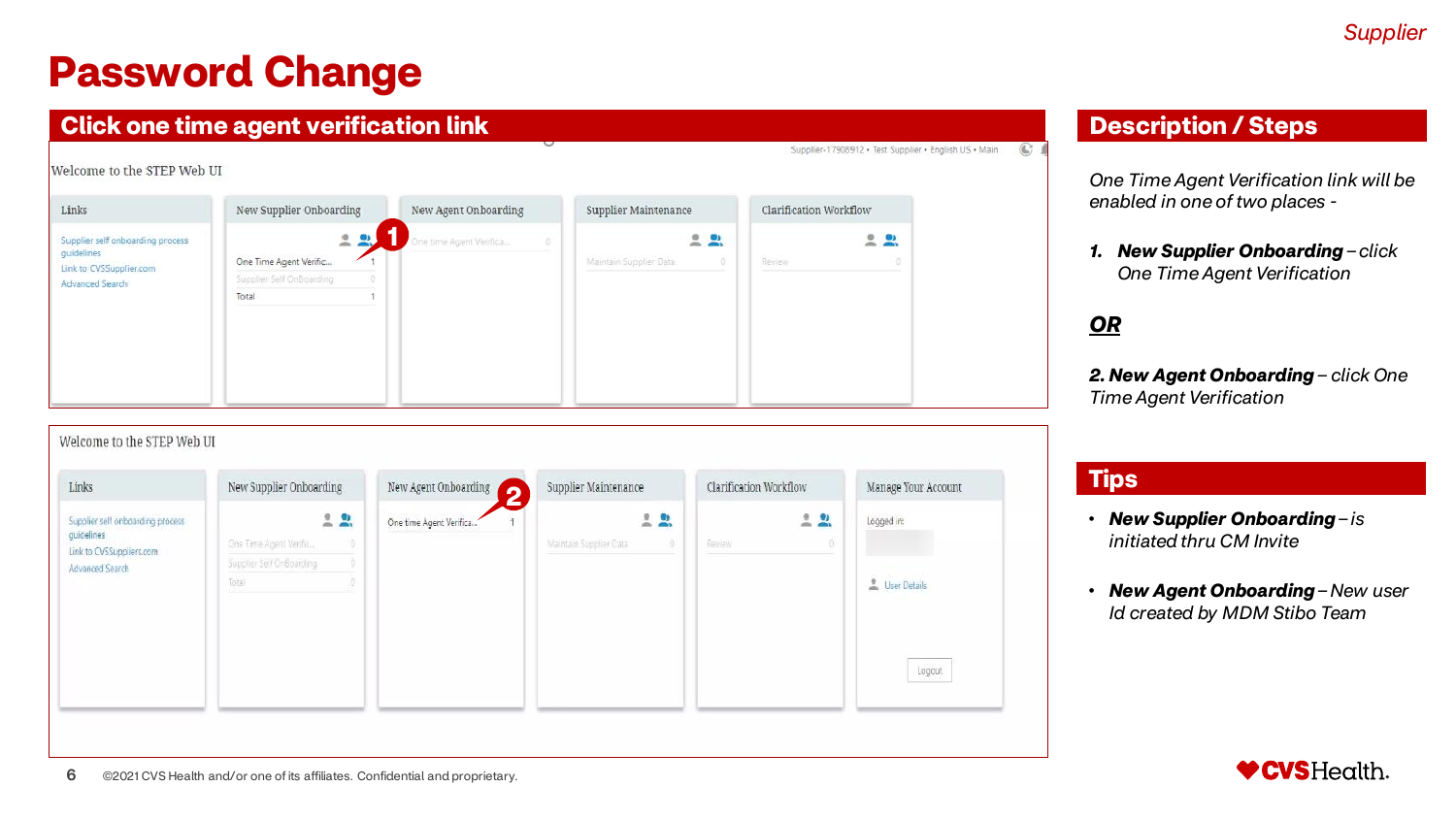#### **Password change**

| Supplier Creation - One Time Agent Verification - Available |                      |              |                   |                                         |                                  |  |  |
|-------------------------------------------------------------|----------------------|--------------|-------------------|-----------------------------------------|----------------------------------|--|--|
|                                                             |                      |              |                   |                                         |                                  |  |  |
|                                                             |                      |              |                   |                                         |                                  |  |  |
| $\mathbb{D}$                                                | Supplier Name        | Initiated By | Team Name         | Date Of Entry                           | No Of days In Queue              |  |  |
| Supplier-17908912                                           | <b>TEST SUPPLIER</b> | RPDM CM 1    | CVS Internal Team | Mon Jan 03 2022 09:57:09 GMT-0500 (EST) | 1 <sub>hr</sub> 3 <sub>min</sub> |  |  |

#### **Description / Steps**

*1. Click on the hyperlink 'Supplier xxxxxxxx'*

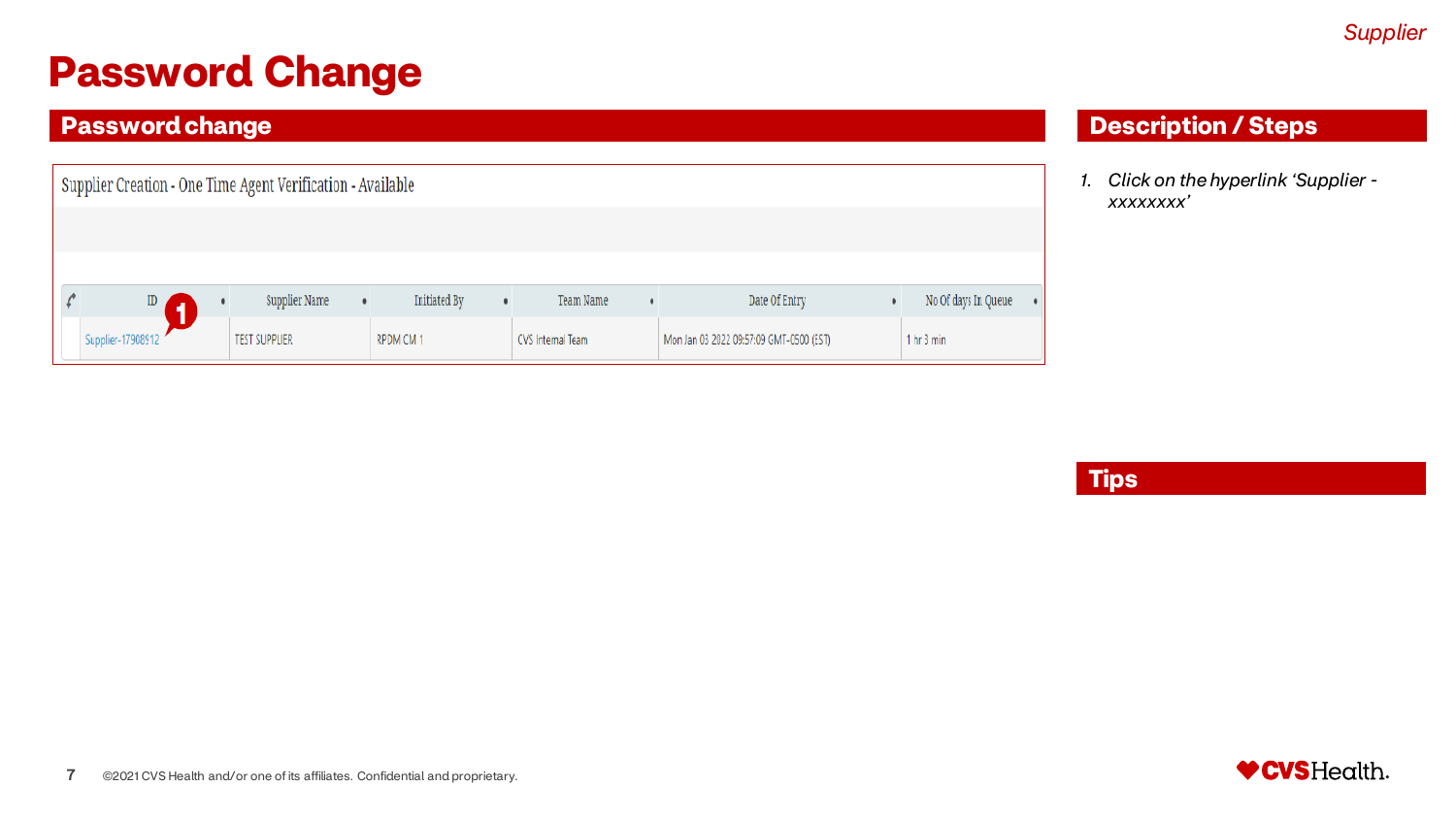#### **Password change**

| Email                                                      |                                                                   |   |
|------------------------------------------------------------|-------------------------------------------------------------------|---|
|                                                            | CVS Recommends Password reset on first login<br>1                 |   |
| * Have you changed your password<br>upon first time login? | N                                                                 | w |
|                                                            | Please click on below change password link to reset your password |   |
| Change Password                                            | Click here                                                        |   |
| * One Time Verification Token                              | 3                                                                 | ł |

#### **Description / Steps**

- *1. Enter 'N' against the question "Have you changed your password upon first time login?"*
	- *Entering 'N' will populate the section to change your password*
- *2. Click on "Click here" (a new window will be opened to change your password)*
- *3. Leave this box blank*

#### **Tips**

• *Do not enter 'Y' if you have not changed your password. The system will not allow successful one-time verification until the password has been changed*

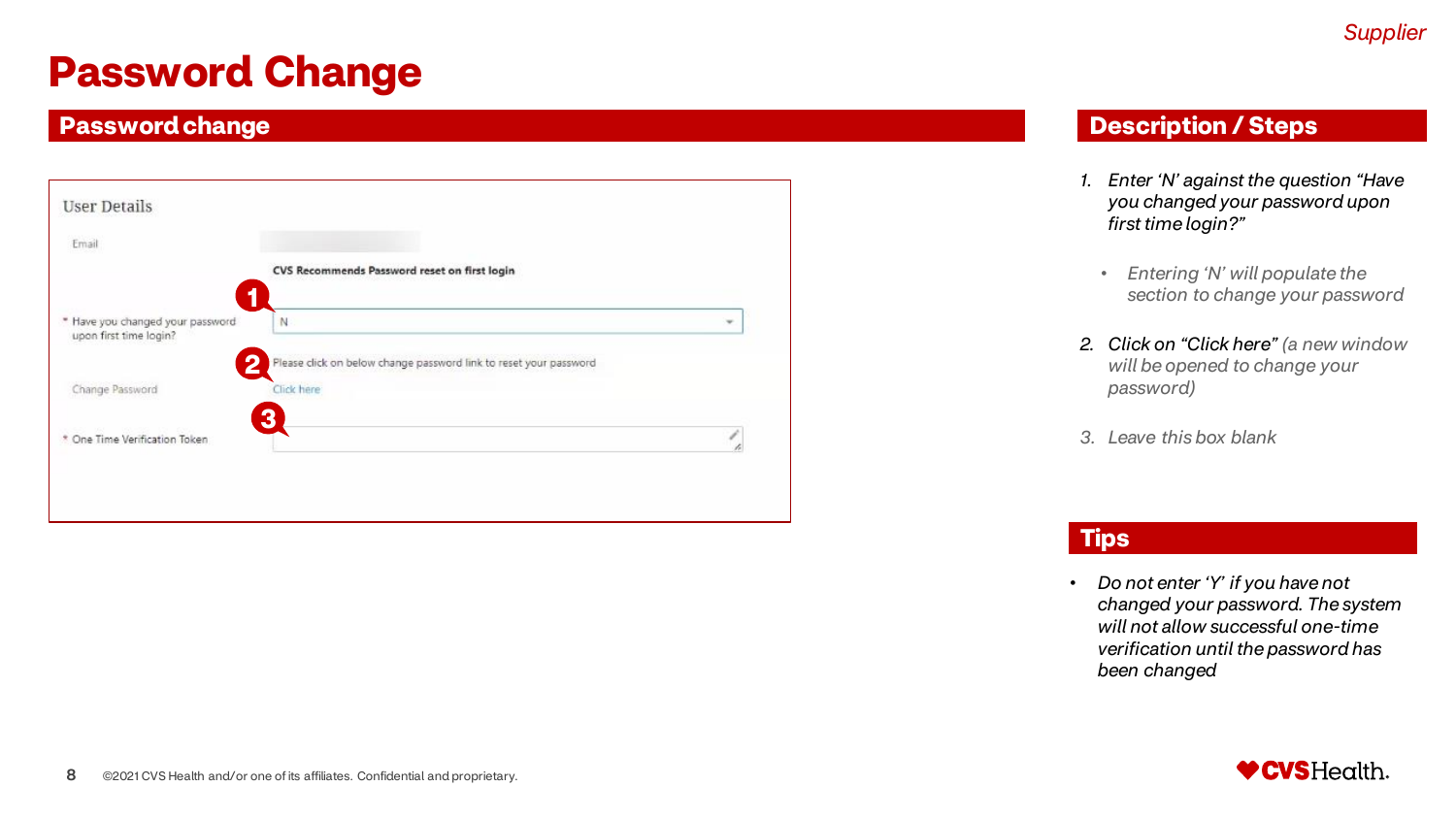#### **Password change**

| <b>User Details</b> |                        |
|---------------------|------------------------|
| User ID             | <b>TSUPPLIER</b>       |
| * Email Address     | Test_Supplier@Test.com |
| Old password        | <br>6                  |
| New password        |                        |
| Repeat new password | Æ<br>e<br>             |

Use the save button to reset your password. The reset will log you out of the system Please log in with your new credentials.

#### **Description / Steps**

- *1. Enter temporary password from email*
- *2. Enter new password of your choice*
- *3. Re-enter new password*
- *4. Click 'Save' (do not click 'Reset')*

*You will be logged out and redirected to the login screen and are required to log in with your new password*

#### **Tips**

*The next page outlines steps to complete One-time agent verification using the token*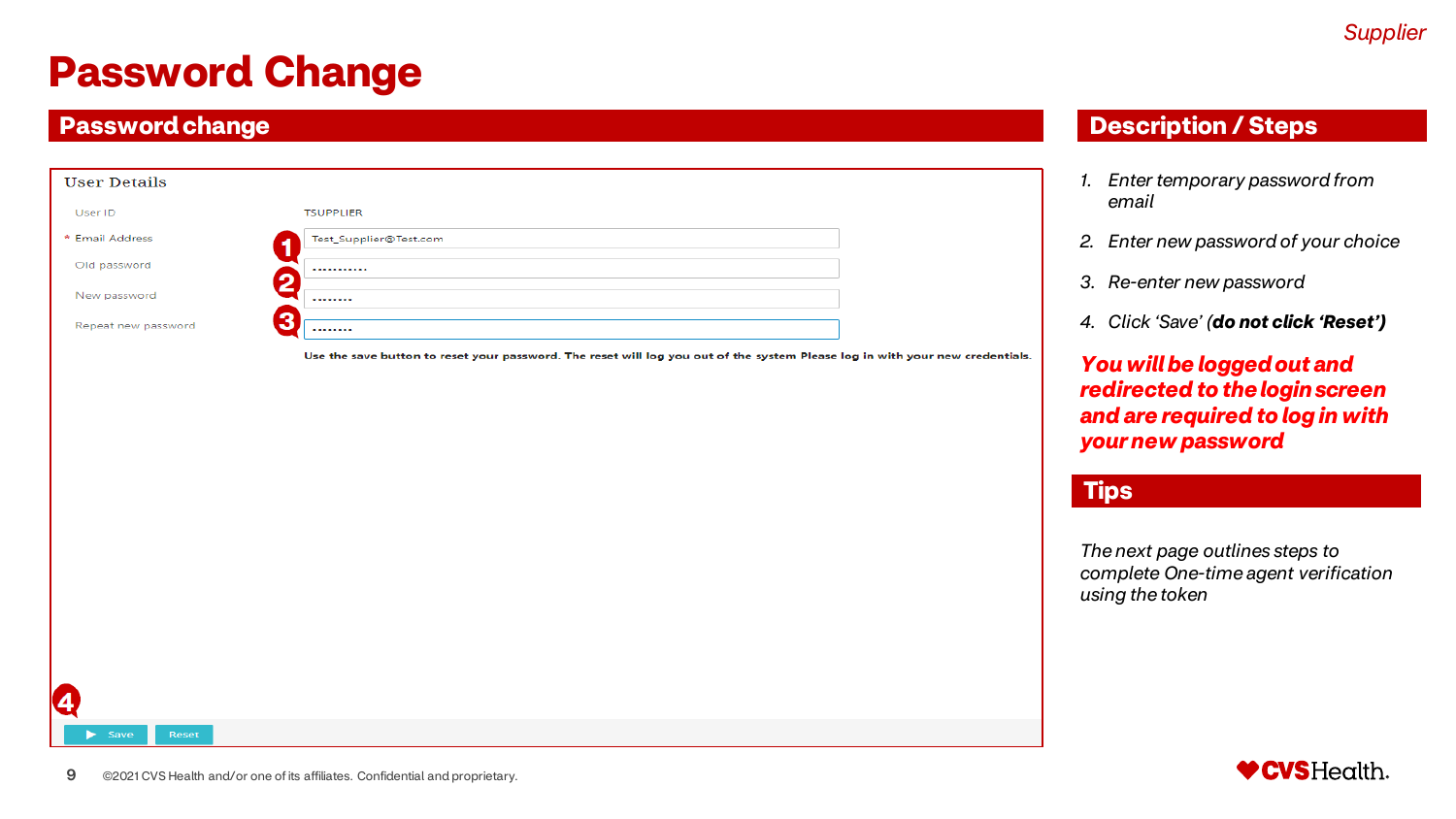#### **New password login**



#### **Description / Steps**

*Once the password has been changed and you have been redirected to login screen -*

- *1. Enter URL for Stibo*
- *2. Enter Username from email*
- *3. Enter newly created password*
- *4. Click 'Log-in'*

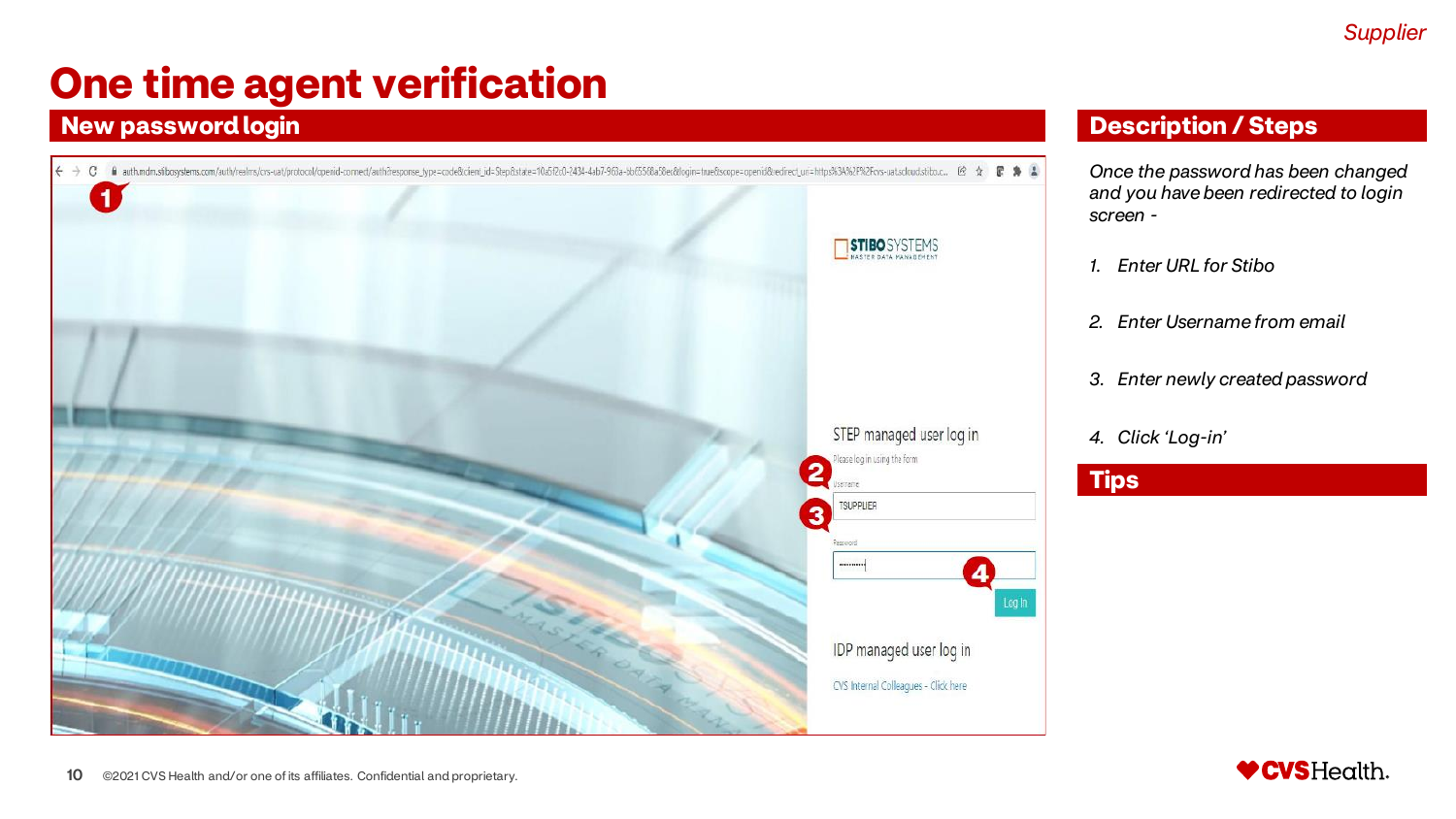#### **Select One-time agent verification link Description of the United Steps Description / Steps**

11 ©2021 CVS Health and/or one of its affiliates. Confidential and proprietary.

| Links                                                                                        | New Supplier Onboarding                                           | New Agent Onboarding        | Supplier Maintenance         | Clarification Workflow |
|----------------------------------------------------------------------------------------------|-------------------------------------------------------------------|-----------------------------|------------------------------|------------------------|
| Supplier self onboarding process<br>guidelines<br>Link to CVSSupplier.com<br>Advanced Search | 22<br>One Time Agent Verific<br>Supplier Self OnBoarding<br>Total | ne time Agent Venfica<br>ö. | 22<br>Maintain Supplier Data | 22<br>Review<br>ö      |

#### Welcome to the STEP Web UI

| Links                                                                                         | New Supplier Onboarding                                             | New Agent Onboarding<br>2 | Supplier Maintenance                 | Clarification Workflow | Manage Your Account        |
|-----------------------------------------------------------------------------------------------|---------------------------------------------------------------------|---------------------------|--------------------------------------|------------------------|----------------------------|
| Supplier self onboarding process<br>guidelines<br>Link to CVSSuppliers.com<br>Advanced Search | $-20$<br>One Time Agent Ventic<br>Supplier Self OnBoarding<br>Total | One time Agent Verifica   | $-2$<br>Maintain Supplier Data<br>o. | $-2$<br>Review         | Logged in:<br>User Details |
|                                                                                               |                                                                     |                           |                                      |                        | Logout                     |

*One Time Agent Verification link will be enabled in one of two places -*

*1. New Supplier Onboarding – click One Time Agent Verification*

#### *OR*

*2. New Agent Onboarding – click One Time Agent Verification*

♥CVSHealth.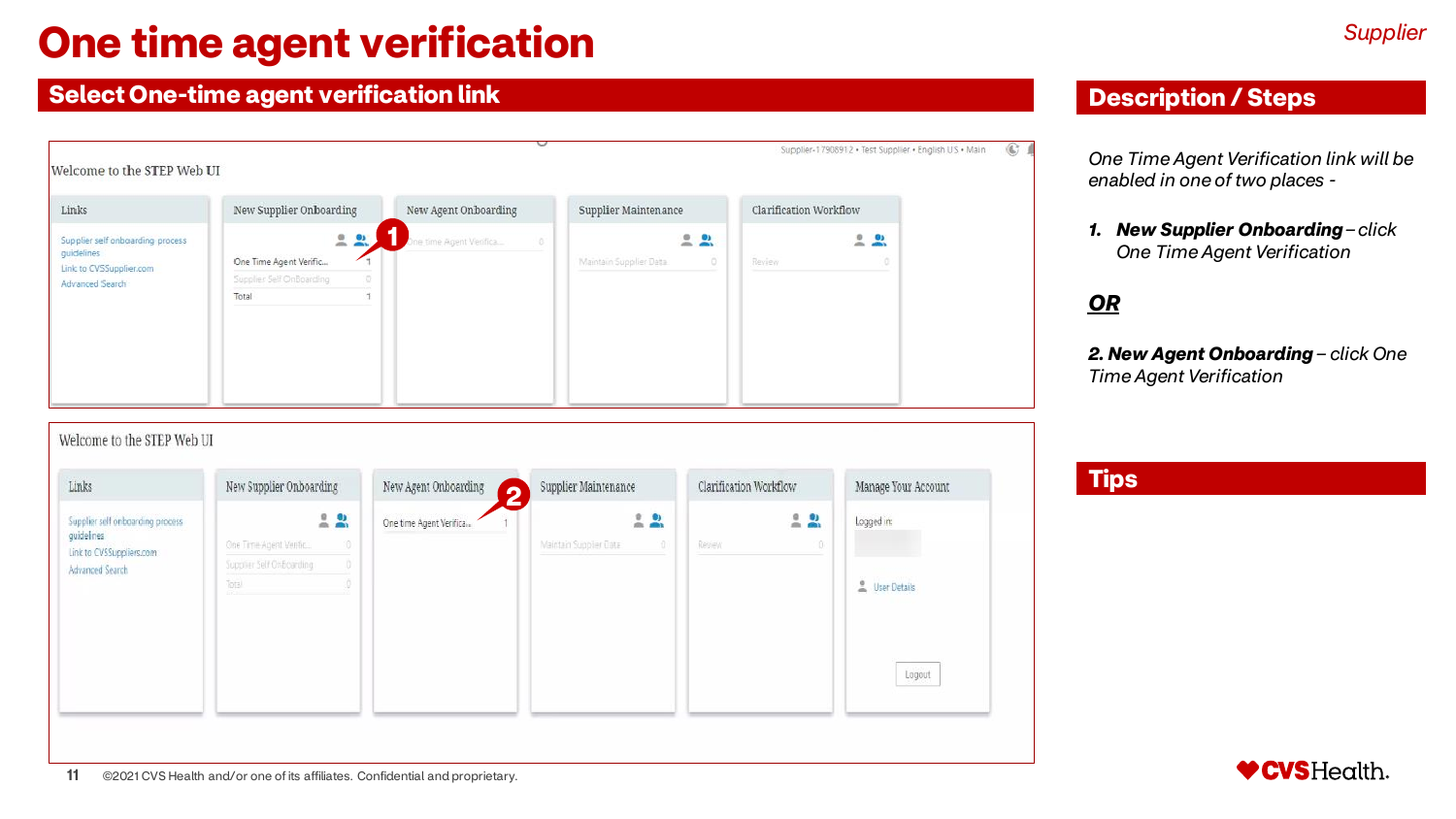#### **Enter One-time verification token**

| <b>Supplier Details</b>                                         |                                              |                          |
|-----------------------------------------------------------------|----------------------------------------------|--------------------------|
| ID                                                              | Supplier-17908912                            |                          |
| <b>Supplier Name</b>                                            | <b>TEST SUPPLIER</b>                         |                          |
| 1                                                               | CVS Recommends Password reset on first login |                          |
| * Have you changed your password<br>upon first time login?<br>っ | ×                                            | $\overline{\phantom{a}}$ |
| * One Time Verification Token                                   | 205990813                                    | ╱                        |
|                                                                 |                                              |                          |
|                                                                 |                                              |                          |
|                                                                 |                                              |                          |
|                                                                 |                                              |                          |
|                                                                 |                                              |                          |
|                                                                 |                                              |                          |

#### **Description / Steps**

- *1. Select 'Y' from the dropdown to verify that the password was changed after first login*
- *2. Enter the token number provided in the email and click outside the box/anywhere on the page*
- *3. Click 'Verify'*

#### **Tips**

- *One-time verification token should be typed in to avoid extra spaces being copied in if copied and pasted directly from email*
- *Supplier data will not be accessible until One-time verification has been completed*



3

Verify